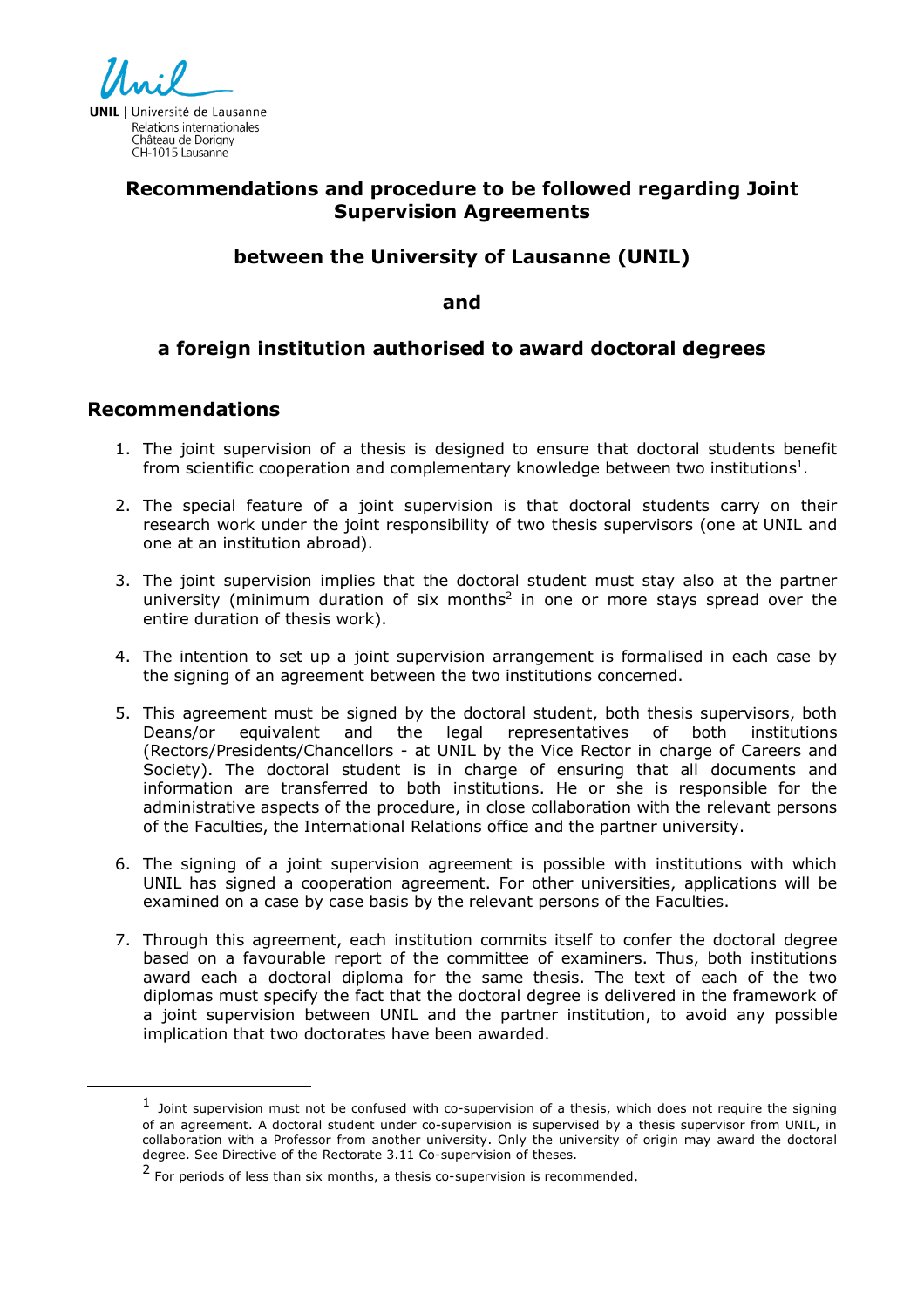

- 8. For UNIL doctoral students, a joint supervision agreement may only be put in place during the first two years of registration as a doctoral student. The same time limit applies to doctoral students coming from a partner university.
- 9. The setting up of a joint supervision implies the doctoral student's registration and/or admission to both institutions concerned. The doctoral student must therefore meet the administrative requirements (admission criteria, regulations, courses, doctoral examinations, time limits) of both institutions. Registration fees for each semester are paid to one of the institutions throughout the duration of the thesis, or arrangements for alternate payments are made by the two universities. The doctoral student is exempted from fees at the other institution, under reservation of imposed fixed fees. Following approval by the Faculty, this distribution must be indicated in the agreement. The exemption of fees is possible only once the agreement is duly signed and returned before the admission deadline of the targeted semester.
- 10. In principle, one of the two institutions organises the oral examination of the thesis and pays the cost of travel, meals and accommodation incurred by jury members from the partner institution. The other institution organises the thesis colloquium which must precede the oral examination (if stipulated in the relevant regulations of the Faculty) pays the cost of travel, meals and accommodation incurred by jury members from the partner institution. These arrangements may vary according to the regulations in force in each institution and must be indicated in the joint supervision agreement. In any case, costs should be split between the two institutions as equally as possible.
- 11.On a competitive basis, "swissuniversities" provides financial support for joint supervision projects, provided they are specified in a cooperation agreement between a Swiss university and a partner University in Europe. Information concerning the competitive tendering of these grants is available on the website of "swissuniversities" (www.swissuniversities.ch > Topics > Promoting Young Talent > Cotutelles de thèses).

## **Procedure to be followed by the doctoral student**

- 1. Identify a thesis supervisor in each of the concerned institutions and obtain the agreement of both thesis supervisors for a joint supervision at UNIL and at the other university. **In the same time**, check the admission and registration conditions in both institutions. Be aware of deadlines (For UNIL: www.unil.ch/immat/en/home.html).
- 2. Ensure that the thesis subject is accepted by the relevant Faculty in each of the two institutions in accordance with regulations in force (each thesis supervisor makes appropriate arrangements in the own Faculty after a proposal has been submitted by the doctoral student).
- 3. Obtain approval of the joint supervision project from the relevant Faculty by writing a **cover letter** explaining the reasons for establishing a joint supervision. This letter must be signed by the doctoral student and by both thesis supervisors (signature and transmission of the letter can be done electronically). Once the letter is approved, the decision is forwarded to the International Relations Office (IRO) in order to launch the establishment of the joint supervision agreement.